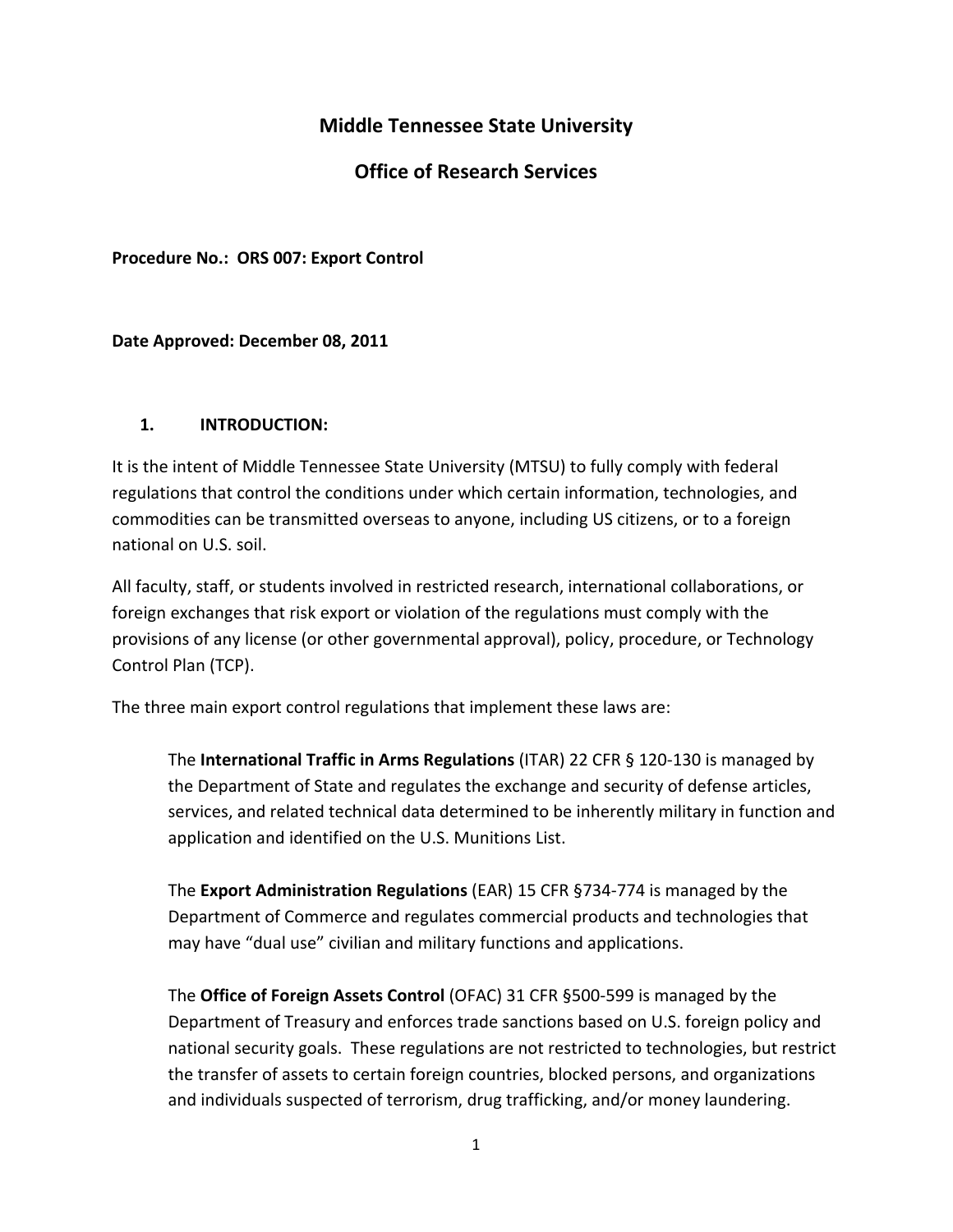### **2. Procedures for Implementing Export Control**

#### **A.: Conduct an Export Assessment**

- 1. The Academic Unit and the Office of Research Services (ORS) shall together determine whether a project is covered under ITAR, EAR, or OFAC (collectively, "export control regulations"). ORS will utilize an online resource named Visual Compliance run by eCustoms, which provides updated information on export control regulations or search the Commerce Department's Bureau of Industry Standards (BIS) Commerce Control List. The determination shall be reached by answering the following questions:
	- A. Is the equipment, software, chemical, bio‐agent, or technology on the ITAR U.S. Munitions List? (22 CFR § 121). *Screen with Visual Compliance or BIS*.
	- B. Is the equipment, software, chemical, bio‐agent, or technology designed or modified for military use, use in outer space, or is there reason to know that it will be used for or in weapons of mass destruction? Could this item have a dual military, civilian, or proliferation application or function as defined under EAR? (15 CFR § 772.1) *Screen with Visual Compliance or BIS*.
	- C. Is the equipment, software, chemical, bio‐agent, or technology on the EAR Commodity Control List? (15 CFR §774). *Screen with Visual Compliance or BIS*.
	- D. Does the grant or contract contain a restriction on exporting to foreign nationals? Does it contain a restriction on foreign travel? Does the project involve the governments or citizens of a State Department embargoed or sanctioned nation? (See

http://www.pmddtc.state.gov/embargoed\_countries/index.html). Does the project involve an OFAC country sanctioned program? (*See* http://www.ustreas.gov./offices/enforcement/ofac/programs/index.shtml).

- E. Is there encrypted software involved?
- F. Is the technology outside of the public domain? Is the material restricted, secured, or classified?
- G. Does the grant or contract restrict publication or the presentation of research results? Is DFARS 252‐204‐7000 included? Did the PI execute a Non‐Disclosure or Confidentiality Agreement? Is the research funded with other than 6.1 or 6.2 Congressional funds?
- H. Does the grant or contract prohibit results or deliverables from being disclosed to any foreign country or foreign person?

# **If the answer to any of the above questions is yes, the project is subject to export control regulations.**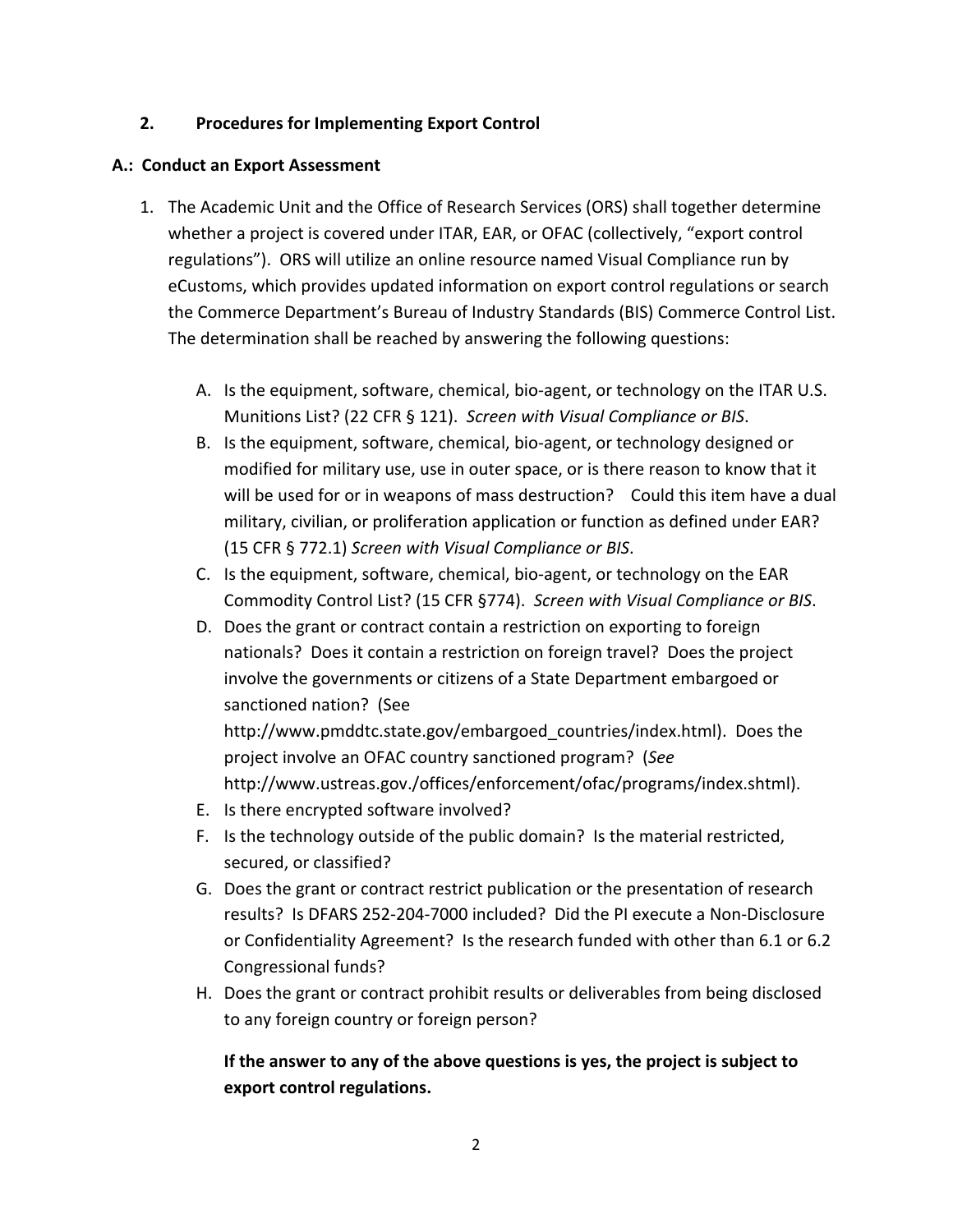- 2. The Contracts Office will attempt to negotiate, whenever possible, the removal of any publication or access provisions in an award document to allow the sponsored project to be conducted as fundamental research, not subject to export control regulations.
- 3. If amending the contract is not possible, the Principal Investigator (PI) must determine whether or not any foreign nationals (including foreign students) will be involved in any phase of the research.
	- a. If the answer is yes, then an export license is required from the relevant federal agency prior to conducting any controlled research activity.
	- b. If the answer is no, then a Technology Control Plan (TCP) must be developed by the PI prior to conducting any controlled research activity. All project participants must sign the certification. The TCP template is included as Attachment A.

# **B. Apply for a Federal License**

With the PI's assistance, the Office of Research Services (ORS) will complete all necessary documentation and submit the license application to the appropriate federal agency involved.

# **C. Complete a Technology Control Plan**

The PI, together with the research team, will prepare a TCP before any research can begin. This detailed plan will outline the procedures, methods, and safeguards that will be put in place to secure all research data, technology, and results from being orally or visually exported to anyone not involved on the project. Each project participant must sign the Certification indicating their understanding of the requirements, consequences of a violation, and willingness to comply with the provisions of the TCP. This TCP, together with the executed Certifications, will be submitted to the University's Designated Official: the Assistant Director Office of Research Services (ORS).

The PI is responsible for conducting regular and routine self‐assessments during the course of the restricted research to ensure the procedures outlined in the Technology Control Plan (TCP) are sufficient and in operation. (A routine self‐assessment guide is included as Attachment B.) If, at any time during the project, it is determined that a revision is required to the TCP to ensure compliance with the export control regulations, the PI will make such amendments and submit the revised plan to the Designated Official. The PI will maintain appropriate records throughout the research period.

If a violation, real or perceived, of the export control regulations or TCP occurs during the course of the sponsored research, it must be brought to the attention of the Designated Official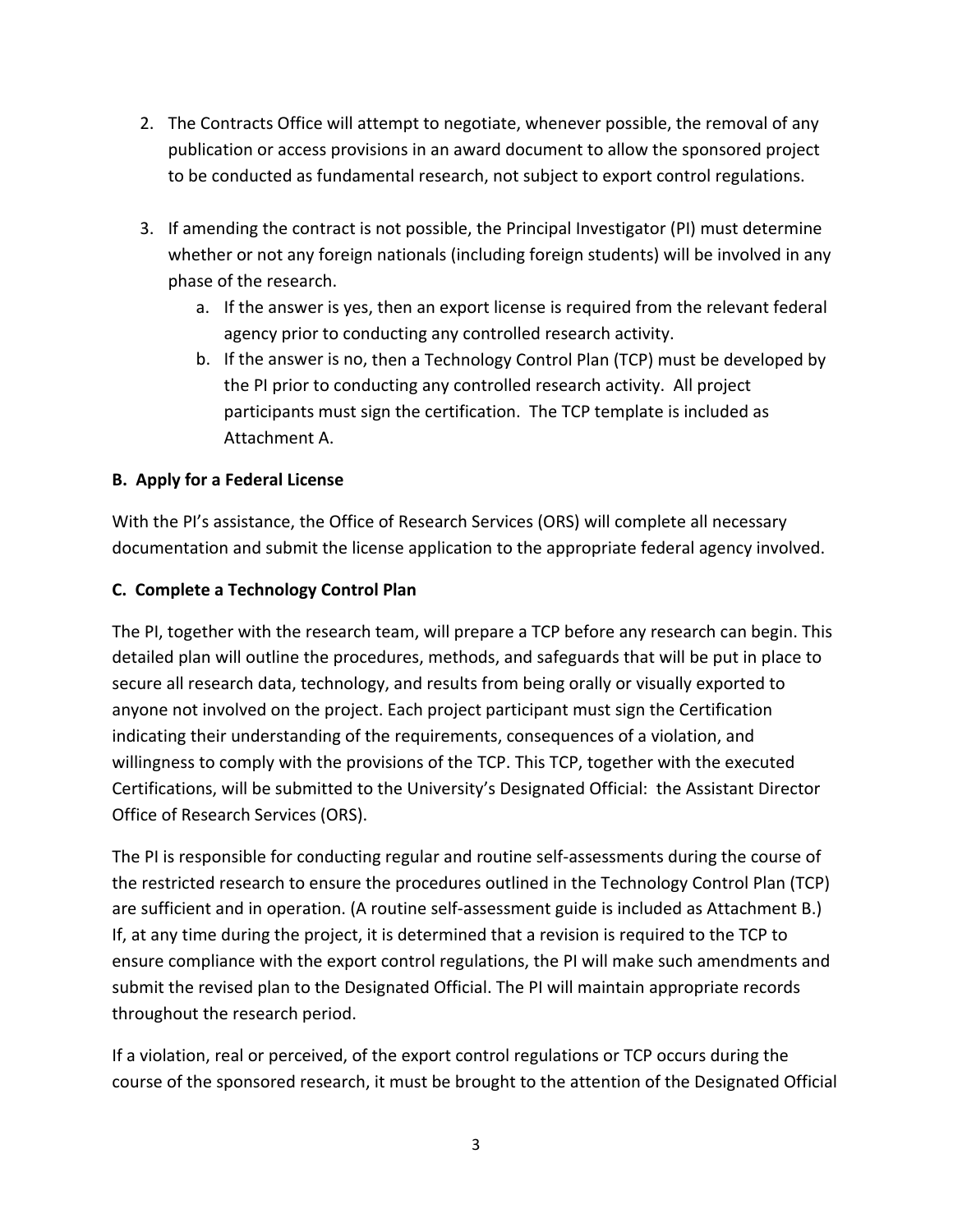immediately. At that time, it will be determined whether a self-disclosure to the federal agency is required.

# **D. Records Retention**

Export Control regulations and the University maintain policies related to record retention. The PI and Academic Unit is responsible for maintaining documentation such as financial records, purchase orders, and shipping documentation related to export controlled activity. ORS will maintain approved TCPs and federal licenses related to sponsored projects.

### **E. Awareness Training**

All university faculty members who might be involved in activities that fall under this policy must read the policy and undergo training by ORS staff concerning their Export Control responsibilities.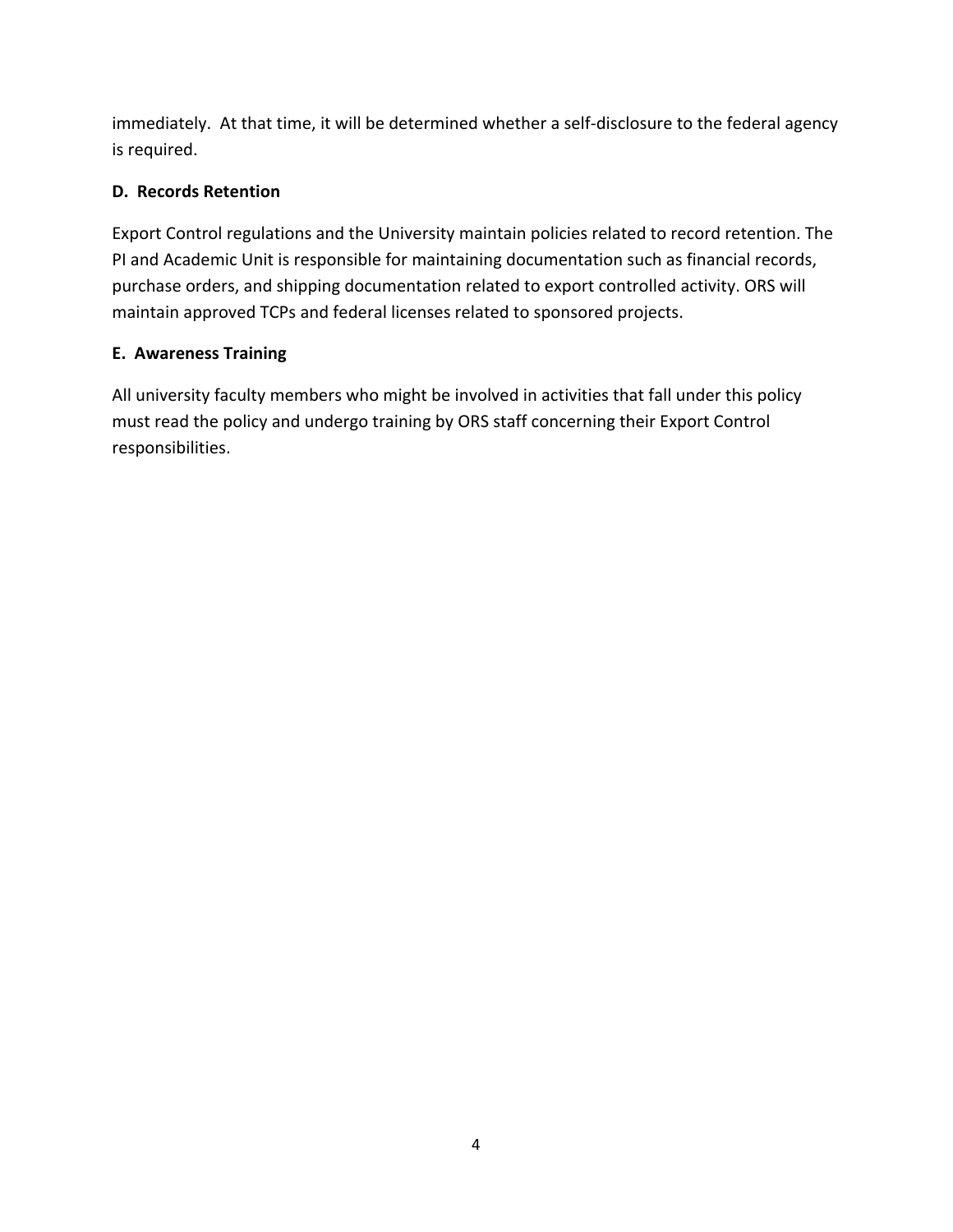## **Export Control Red Flags**

If the terms and conditions of an RFP, solicitation, or an award from a sponsor contain any of the following restrictions or limitations, there is a strong likelihood that the US Export Control Laws will apply. This list is a summary of the indicators to watch for:

- 1. Does the award specifically state that ITAR, EAR, or OFAC laws will apply?
- 2. Does the award specifically state that the technology involved is export controlled?
- 3. Has the sponsor specifically stated that the fundamental research exclusion otherwise available to universities does not apply?
- 4. Does the technology or data involved have military, security, or intelligence applications? Does it appear on ITAR's U.S. Munitions list?
- 5. Does the technology, data, or material involved have a dual civilian and military application? Does it appear on the Commerce Department's Control List? Does it have an Export Control Classification Number (ECCN)?
- 6. Does the research involve the use of encryption technology or encrypted software?
- 7. Does the research involve classified, secured, or top secret materials?
- 8. Will the PI be asked to maintain the confidentiality of sponsor information? Was an NDA or Teaming Agreement executed between the parties?
- 9. Does the award contain any publication restriction or limitation? This can include the right of the sponsor to review all proposed publications beforehand.
- 10. Does the award contain DFARS 252.204‐7000, Disclosure of Information?
- 11. Is the award funded by other than 6.1 or 6.2 Congressional appropriations?
- 12. Does the award prohibit the involvement of foreign nationals? Are project participants limited to U.S. citizens or legal resident aliens only?
- 13. Does the award involve international travel?
- 14. Does the award involve the shipment or export of technology, data, or materials outside the United States?
- 15. Will collaborations with foreign consultants be required?
- 16. Will the work involve a country that has been embargoed or sanctioned by either the State or Treasury Departments? (*i.e.,* Afghanistan, Cote d'Ivoire, Democratic Republic of Congo, Haiti, Iraq, Iran, Lebanon, Liberia, Libya, North Korea, Rwanda, Sierra Leone, Somalia, Sri Lanka, Sudan, Viet Nam).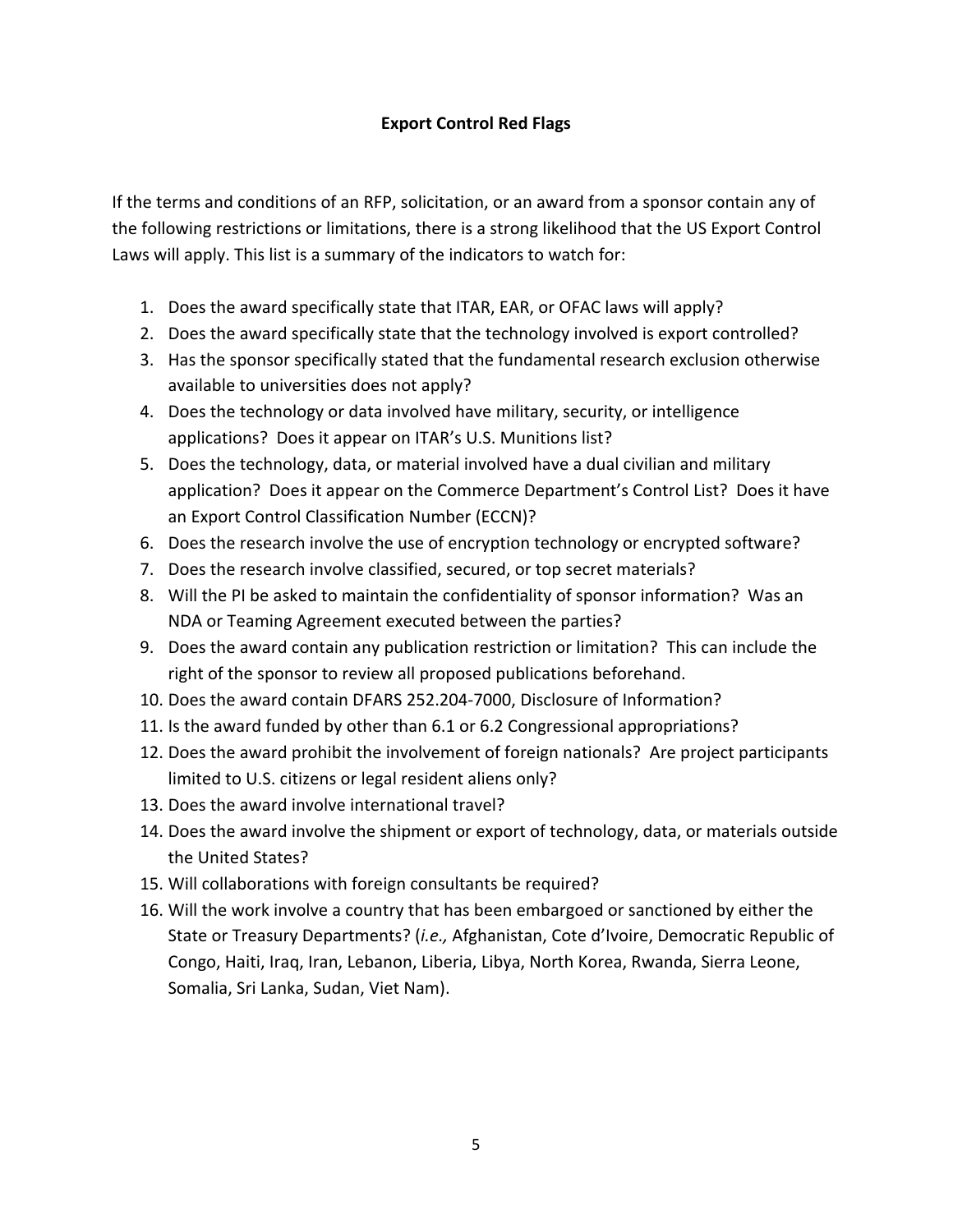## **FREQUENTLY ASKED QUESTIONS**

The following definitions/questions may help clarify some of the requirements;

# **What are export controls?**

U.S. laws that restrict the transfer of militarily useful goods, technology, services, and information, including equipment and technology used in research, for reasons of foreign policy and national security.

Federal export controls are accomplished primarily through:

- (1) The International Traffic in Arms Regulations (ITAR) implemented by the Department of State, Directorate of Defense Trade Controls, for inherently military items.
- (2) The Export Administration Regulations (EAR) administered by the Department of Commerce, Bureau of Industry and Security, for "dual use" of items that have both a commercial and potential military use.
- (3) Regulations of the Treasury Department, Office of Foreign Assets Control (OFAC) relating to the transfer of technology or assistance to sanctioned countries or their citizens.

# **What is considered a "foreign" entity for purposes of export controls?**

- Foreign government
- Foreign organization not incorporated or organized to do business in the U.S.
- Individual who is not a U.S. citizen or lawful permanent resident of the U.S. (green card holder)

### **What is an export?**

Any oral, written, electronic, or visual disclosure, shipment, transfer, or transmission of goods, technology, services, or information to:

- Anyone outside the U.S. (including a U.S. citizen physically located in a foreign country)
- A non-U.S. entity or individual regardless of location
- A foreign embassy or affiliate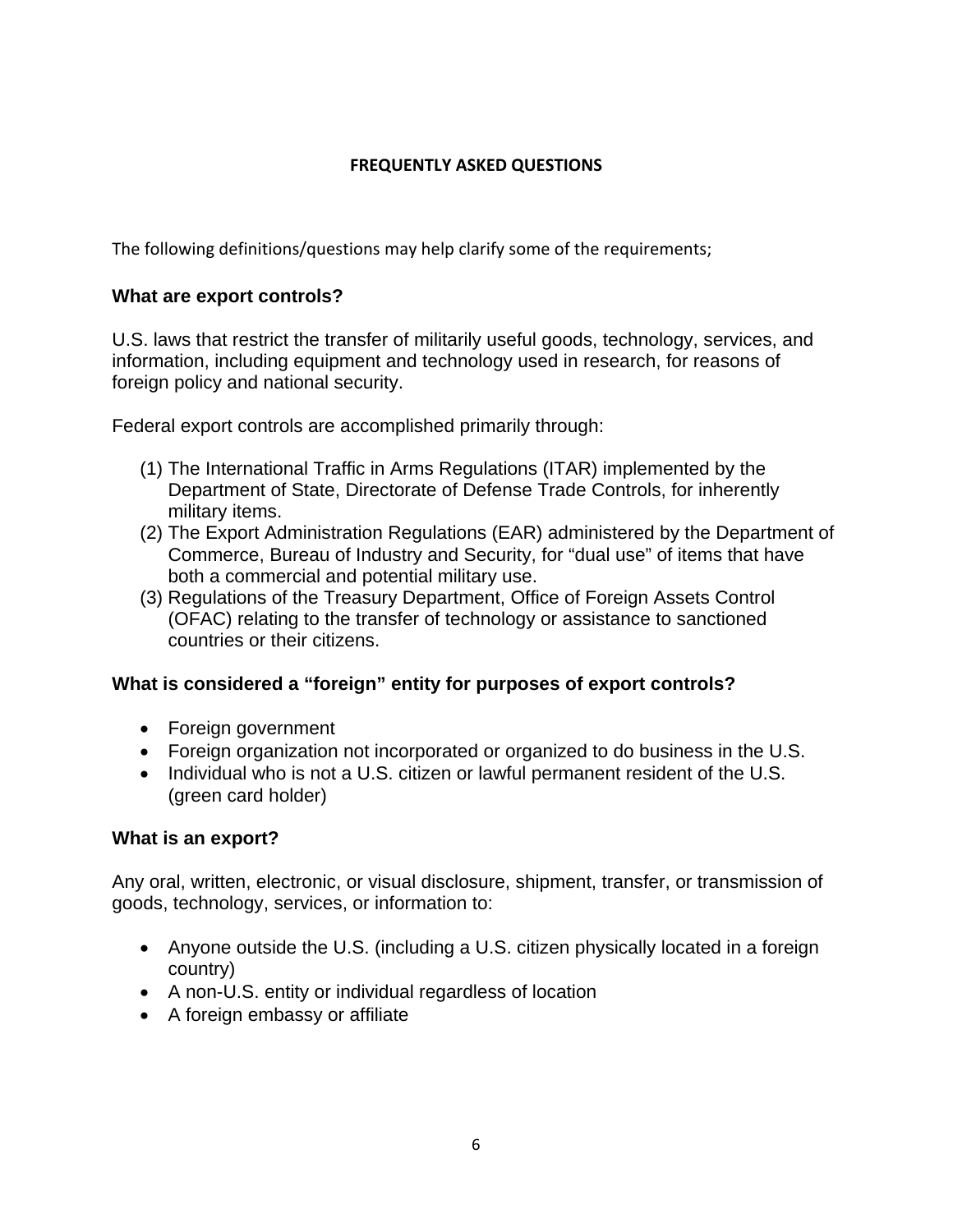# **What is a "deemed" export subject to export controls?**

Disclosure or transfer of export controlled items, including technology and information, to a foreign entity or individual within the U.S. These releases are deemed to be an export to the home country of the foreign national and can occur by such means as:

- Tours of laboratories
- Involvement of foreign researchers or foreign students in the research
- Oral exchanges, emails, or visual inspection
- Hosting a foreign researcher

# **What is subject to the International Traffic in Arms Regulations (ITAR)?**

Transfer and export (including deemed exports) of items with military applications listed on the U.S. Munitions List (USML): http://www.pdtc.state.gov/regulations\_laws/itar\_consolidated.html

# **What is subject to the Export Administration Regulations (EAR)?**

Transfer and export (included deemed export) of "dual-use" items listed on the Commerce Control List (CCL): http://www.access.gpo.gov/bis/ear/ear\_data.html#ccl

# **What is subject to the Office of Foreign Assets Control (OFAC)?**

Transactions with countries subject to boycotts, trade sanctions and embargoes and with individuals identified on the Specially Designated Nationals and Blocked Persons List (SDN): http://www.treas.gov/offices/enforcement/ofac/

### **What happens if we violate the export control laws?**

The consequences for noncompliance are very serious for both the University and the researcher. Penalties may include fines up to \$1,000,000 and, for individual researchers, imprisonment up to 10 years. These penalties apply to single violations; multiple violations from the same transaction can easily result in enormous penalties. Sanctions on both individuals and institutions may also include termination of export privileges, suspension/debarment from federal government contracting, and loss of federal funding.

### **Are there any exclusions from or exceptions to the export control requirements?**

Yes, there are exclusions from or exceptions. These include:

(1) Fundamental Research Exclusion – applies to the products, but not the underlying data or documents, of basic and applied research in science and engineering performed by universities as long as the resulting information is ordinarily published and shared broadly within the scientific community.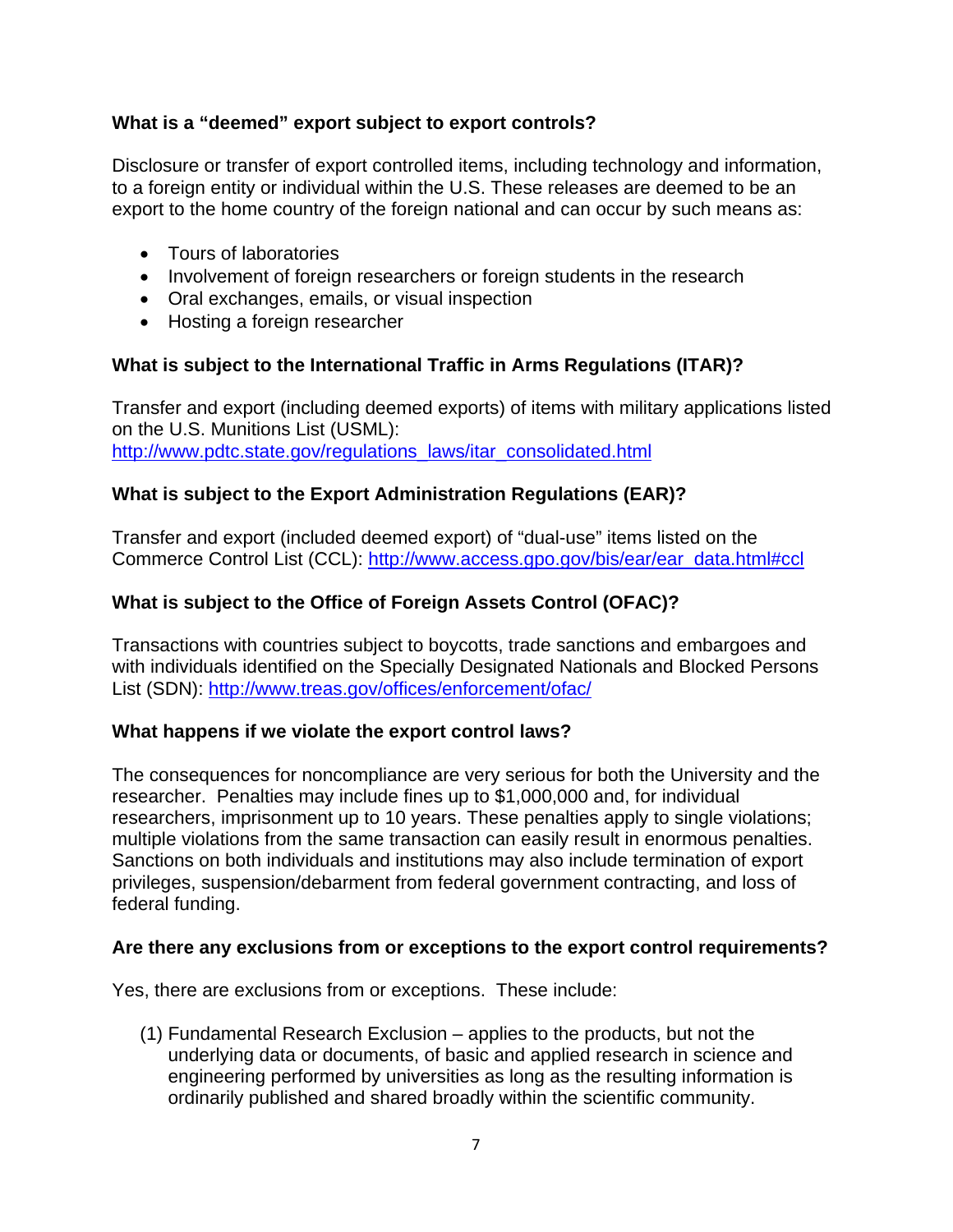- (2) Educational Information information commonly taught for instruction in courses and associated with general scientific, mathematical, or engineering principles
- (3) Publicly Available information generally accessible to the public, such as information in libraries, bookstores, open seminars, and published patent information. However, the State Department has determined that information contained on internet sites is not necessarily considered to be in the public domain.

#### **How can we lose the "fundamental research" exclusion?**

- Accept restrictions on publication or release of information
- Allow sponsor approval rights on publications
- Limit access of foreign nationals to research
- Enter into Non-Disclosure Agreements (NDAs) that limit disclosure of information
- PIs accept "side deals" directly with a sponsor

#### **How can export controls affect my research?**

"Export" is defined not only as a physical transfer or disclosure of an item outside the U.S., but also as a transfer or disclosure in any form of a controlled item or information within the U.S. to anyone who is a foreign national (not a U.S. citizen or permanent resident). This is called the "deemed export" rule. As a result, unless an exclusion or exception is available, the University is required to obtain prior governmental approval in the form of an export license before allowing the participation of foreign national faculty, staff, or students in affected research.

In addition to affecting who may participate in the research project, export controls may affect research by requiring licenses in the following situations, among others:

- Presentation or discussion of previously unpublished research at conferences and meetings where foreign national scholars may be in attendance
- Research collaborations with foreign nationals and technical exchange programs
- Transfers of research equipment abroad
- Visits to your lab by foreign scholars

#### **What kinds of projects raise export control questions?**

Any activity regardless of funding type may be subject to export controls if it involves the actual export or "deemed" export of any item that is either **"dual use"** (commercial in nature with possible military application) or **inherently military**.

Work in the following areas is considered high risk:

- Engineering
- Space sciences
- Computer Science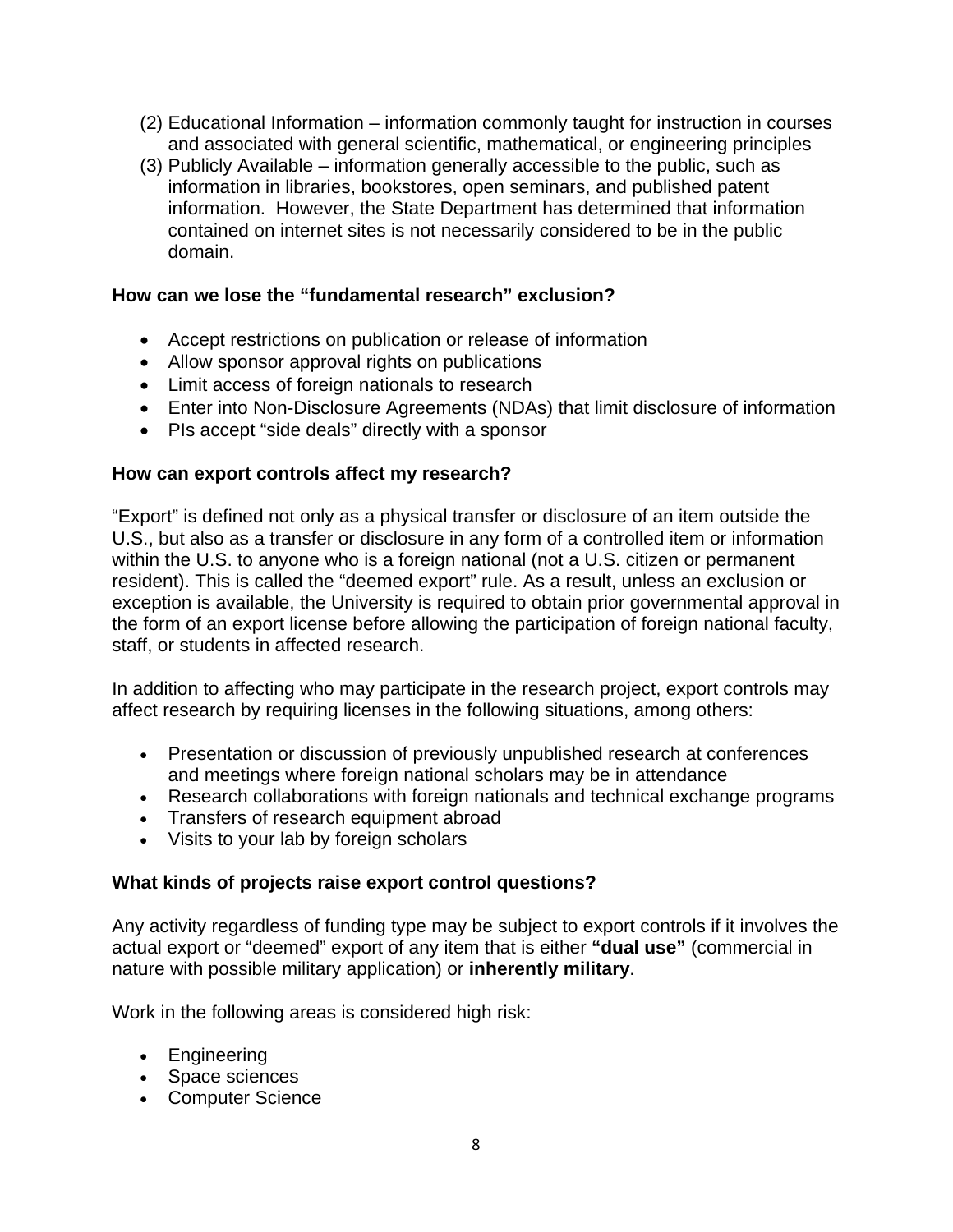- Research with encrypted software
- Research with controlled chemicals, biological agents, and toxins

In addition, any of the following raise export control questions for your project regardless of the area of research:

Sponsor restrictions on the participation of foreign nationals in the research

- Sponsor restrictions on the publication or disclosure of the research results
- Indications from the sponsor or others that export-controlled items, including information or technology, will be furnished for use in the research
- The physical export of controlled goods or technology is expected

### **What do I need to do as a Principal Investigator?**

The PI needs to read and understand the University's Export Control Policy. You need to educate yourself about export controls. You don't have to become an expert, but you need to have a fundamental understanding of the subject to be able to know when to raise questions and alert University Officials to a possible export controls issue.

#### **What resources are available to ensure compliance with export control regulations?**

Office of Research Services will provide periodic trainings and seminars on export control regulations. ORS staff will closely monitor RFPs, proposals, award documents and other agreements to highlight potential export control issues. The University has registered for an online tool called Visual Compliance that will provide updated information on export control regulations and will assist in determining if items are controlled. As necessary, ORS staff will work with PIs to complete Technology Control Plans (TCPs) or License requests.

# **What is a Technology Control Plan (TCP)?**

A project-specific plan that establishes procedures to secure controlled items, including technology and information, from use and observation by unlicensed non-U.S. citizens and is signed by the PI and approved by officials in the attached TCP form with final approval by the Senior Vice President.

#### **Does a sponsoring agency have the authority to waive export control requirements?**

No. Waivers of export control requirements are provided for in the regulations as either "exemptions" (ITAR) or "exceptions" (EAR), but they must be authorized by either the Department of State (for ITAR) or the Department of Commerce (for EAR). No other federal agency has the authority to waive the export control regulations on behalf of State or Commerce.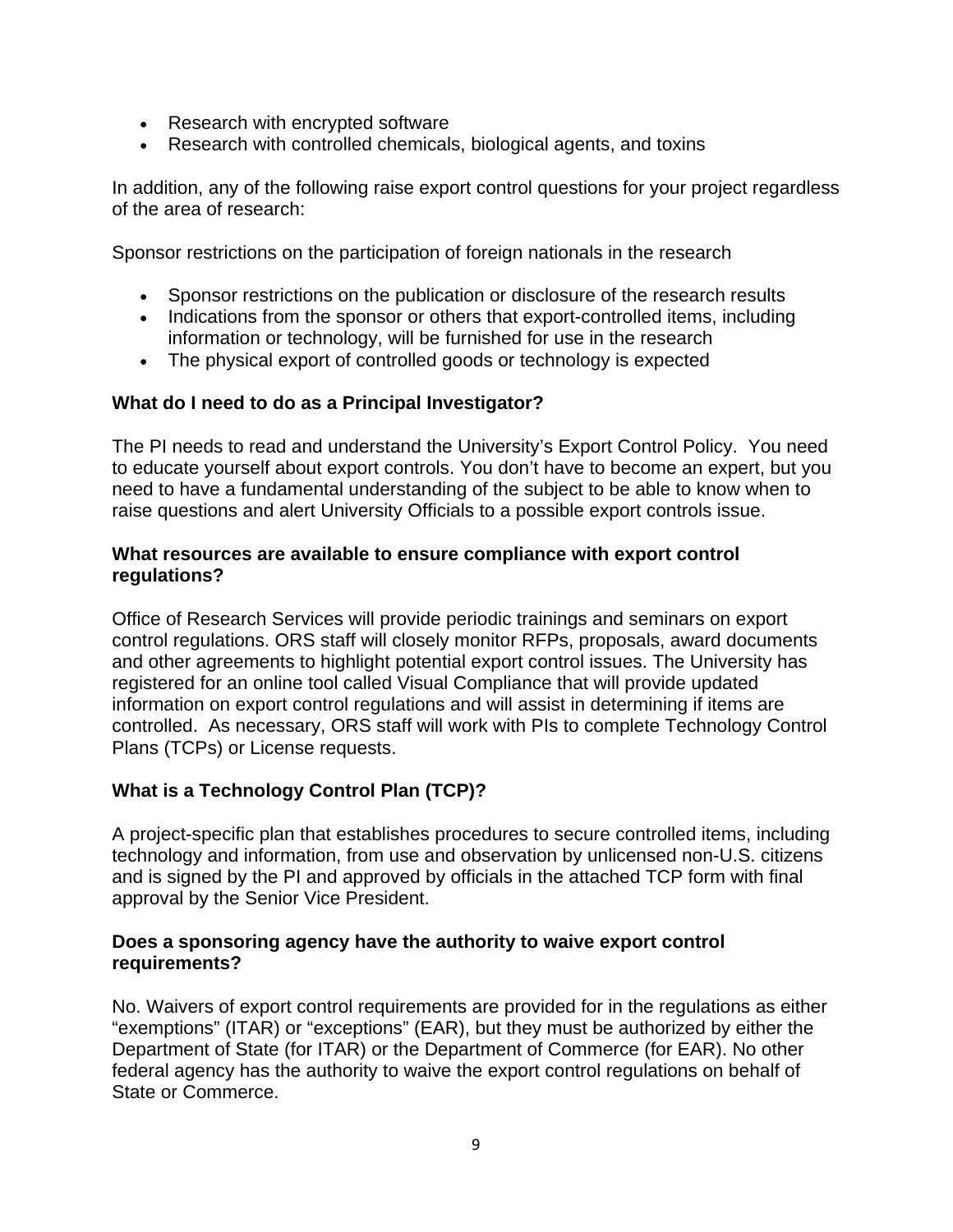## **May a foreign national use the equipment in my lab if the "fundamental research" exclusion applies to my research?**

Not necessarily. The transfer of controlled technology or source code of a controlled item may require a license even if the normal operation of the equipment does not.

## **What do I need to keep in mind if I travel abroad?**

Taking equipment, such as laptops, abroad may require a license for controlled technology loaded on the computer. Financial transactions and information exchanges may be restricted.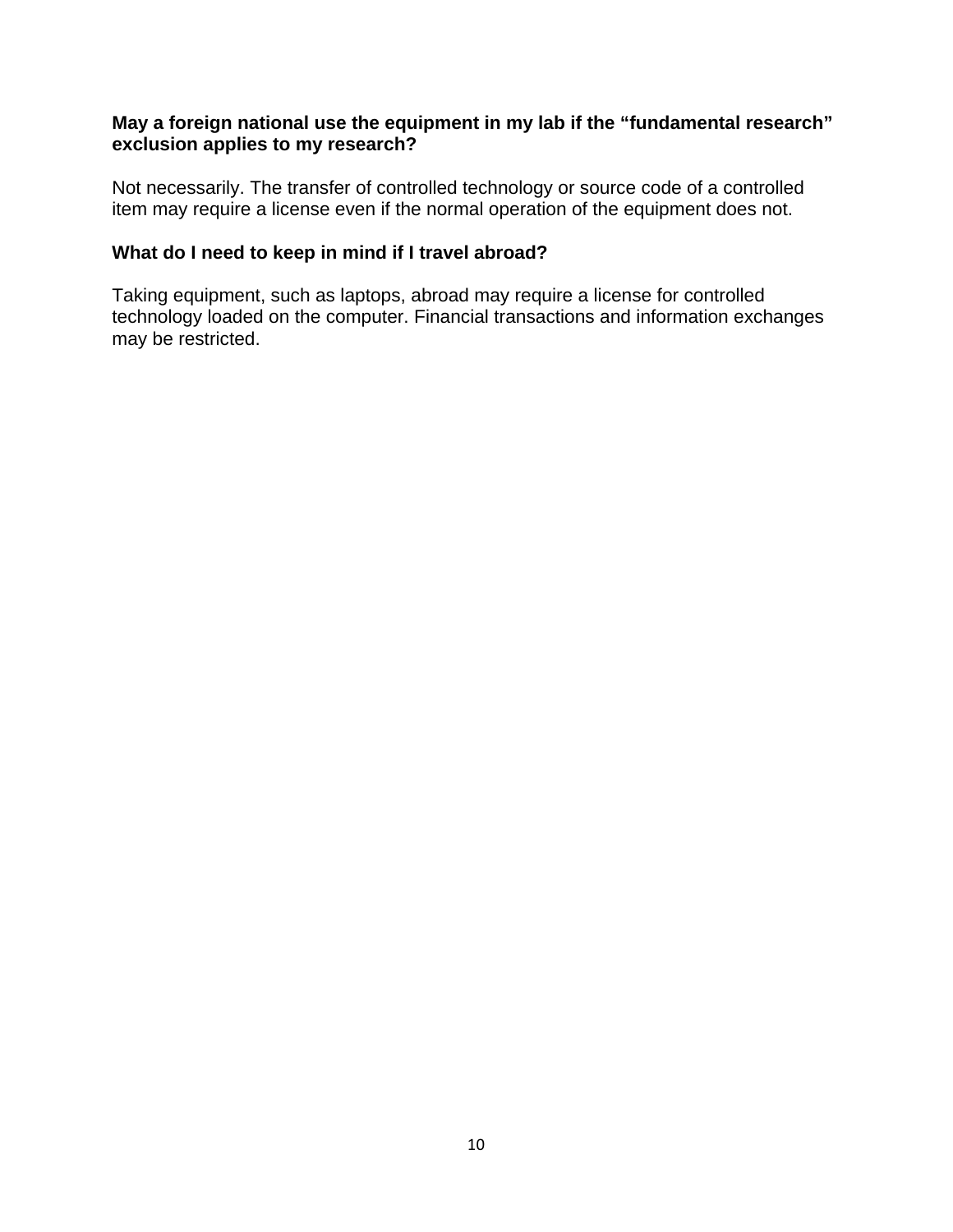#### **Attachment A**

#### **Part I**

#### **TECHNOLOGY CONTROL PLAN**

**(TCP)**

#### **Purpose**

Middle Tennessee State University is committed to compliance with export control laws. The Principal Investigator (PI) of an export controlled Sponsored Project shall be responsible for complying with applicable export control regulations, and preparing and implementing a project-specific TCP. The finalized TCP shall be reviewed by the University Designated Official for export controls and approved by the University officials with the final approval by the Senior Vice President. The individual responsible for and committed to ensuring compliance with this TCP is (*insert name of PI*).

This TCP will establish procedures to be followed during the course of Sponsored Projects subject to International Traffic in Arms Regulations (ITAR), Export Administration Regulations (EAR), Office of Foreign Asset Control Regulations (OFAC) and other applicable export control regulations.

- **1. Responsible Person(s):**
- **2. Department(s):**
- **3. Background and Description of the Use of Controlled Items and Information** *(PI to insert information here)*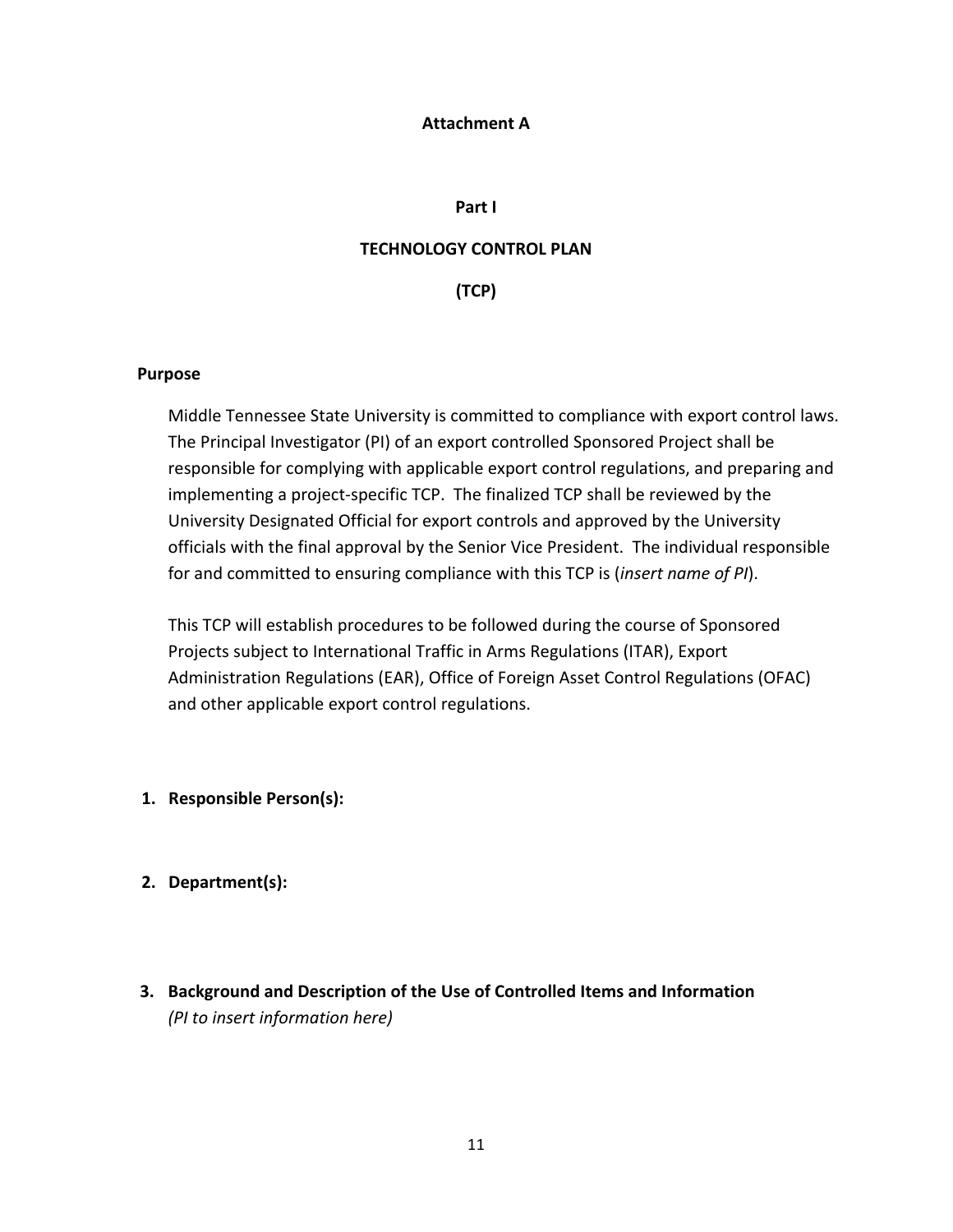#### **4. Physical Security**

*(PI to insert description of how equipment, technology, data, and other controlled information will be shielded from unauthorized persons—including descriptions of relevant security systems, and other types of building access restrictions).*

#### **5. Information Security**

In compliance with export control laws, Middle Tennessee State University researchers are to ensure that sensitive digital research data are appropriately protected. All project data and other related digital materials will be strongly password‐protected and encrypted using commercially available encryption technology. The computer(s) on which this data will be stored shall not be connected to any networks. When this computer has reached its usable life, the hard drive will be forensically erased or destroyed using hard drive destruction services.

*(PI to insert an outline of additional measures that will be taken to ensure that information access controls will be utilized and the requirements are being met. This should include the use of passwords and encryption protection. Data discard procedures should also be included, as well as other plans for controlling access to information. These procedures should address system backup, who will have access, transmission procedures, how computers storing sensitive digital data will be sanitized upon completion of the project, and other procedures necessary to provide the required security. Due to their portable nature, the use of laptops for storage of research data must be justified and will require additional security procedures.)*

#### **6. Personnel Screening**

The names and nationalities of all personnel with access to the controlled technology shall be listed.

*(PI to insert this information, including the proof obtained to verify US citizenship status)*

#### **7. Training and Awareness**

All personnel with access to controlled information on this project must read and sign the "Briefing and Certification on the Handling of Export‐Controlled Information" certification. *(PI to attach all executed Certifications to this TCP).*

#### **8. Compliance Assessment**

As a critical component to the University's ongoing compliance monitoring, self‐evaluation is an internal assessment process whereby procedures are continually reviewed and findings are reported to the Designated Official. Any changes to the approved procedures or personnel having access to controlled information covered under this TCP must be cleared with the Designated Official.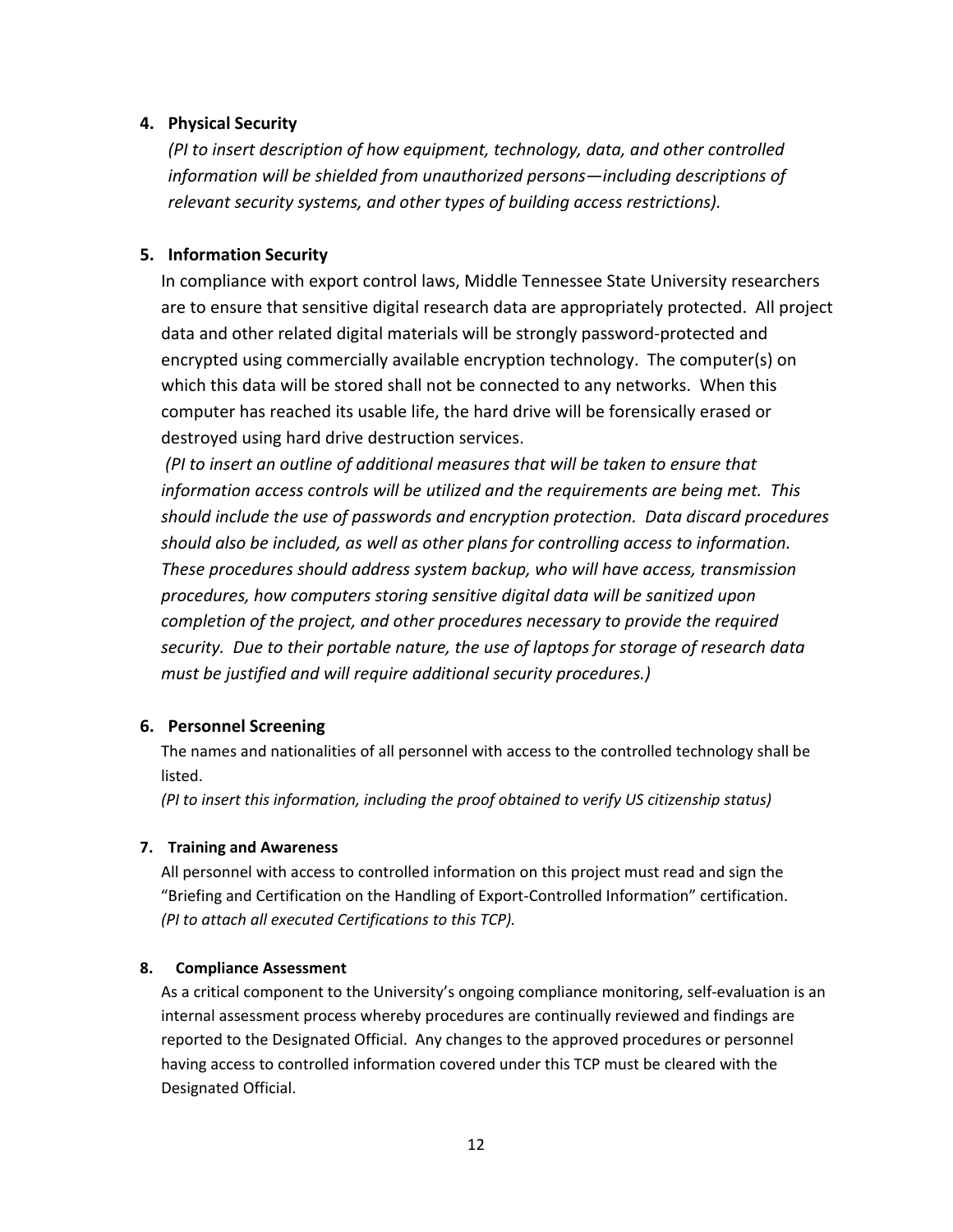#### **9. Project Termination**

Security measures as deemed appropriate will remain in effect after the project has ended in order to protect the export‐controlled information unless the project has been terminated and the information has been destroyed or has been determined to no longer be export‐controlled.

| Principal Investigator       | Date |  |
|------------------------------|------|--|
| Department Chair             | Date |  |
| Academic Dean                | Date |  |
| Vice Provost for Research    | Date |  |
| <b>Senior Vice President</b> | Date |  |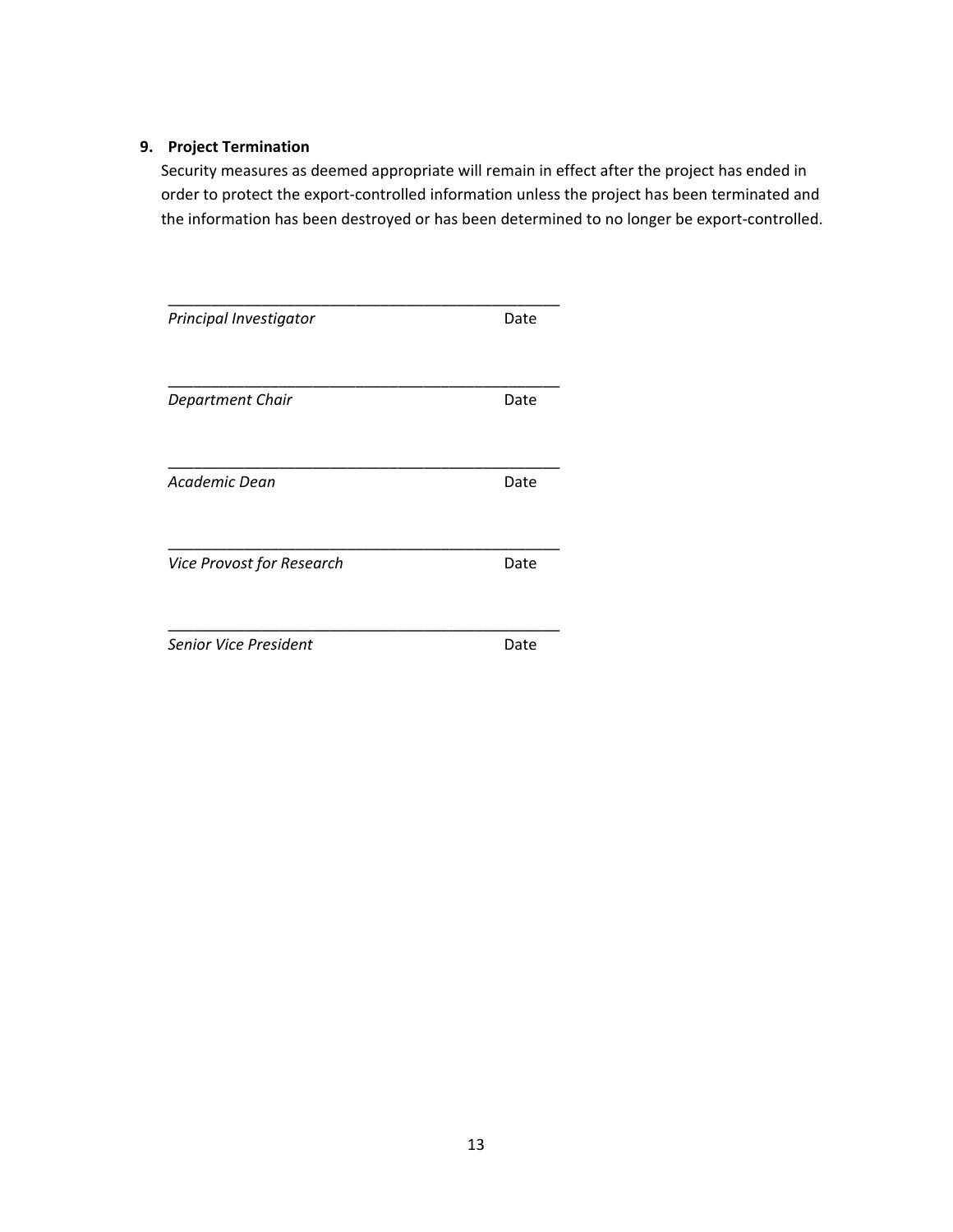#### **Part II**

# **Briefing and Certification on The Handling of Export‐Controlled Information**

**This project involves the use of Export‐Controlled Information**. As a result, the project implicates either the International Traffic in Arms Regulations (ITAR) under the jurisdiction of the Department of State, the Export Administration Regulations (EAR) under the jurisdiction of the Department of Commerce, or the regulations of the Office of Foreign Asset Control (OFAC) under the jurisdiction of the Department of Treasury.

It is unlawful under ITAR to send or take export‐controlled information out of the United States, **OR** to disclose or transfer, either orally or visually, export‐controlled information to a foreign person *inside or outside* the United States, without proper authorization from the Federal government. Under ITAR and EAR, a license may be required for foreign nationals to access export‐controlled information. A foreign person is a person who is not a United States citizen or permanent resident alien of the U.S. *The laws make no exceptions for foreign graduate students.*

In general, export‐controlled information means activities, items, and information related to the design, development, engineering, manufacture, production, assembly, testing, repair, maintenance, operation, modification, demilitarization, destruction, processing, or use of items with a capacity for military application. It does not matter if the actual *intended* end use of export‐controlled information is military or civil in nature.

Researchers may be held personally liable for violations of the U.S. export control laws. Both civil and criminal penalties, including incarceration, may be imposed for unlawful export and disclosure of export‐controlled information. As a result, extra caution is required when sharing export‐controlled technology with others. All technology generated from this project, including technical information, data, materials, software and hardware, must be secured from use and observation by unlicensed, non‐U.S. citizens (including students).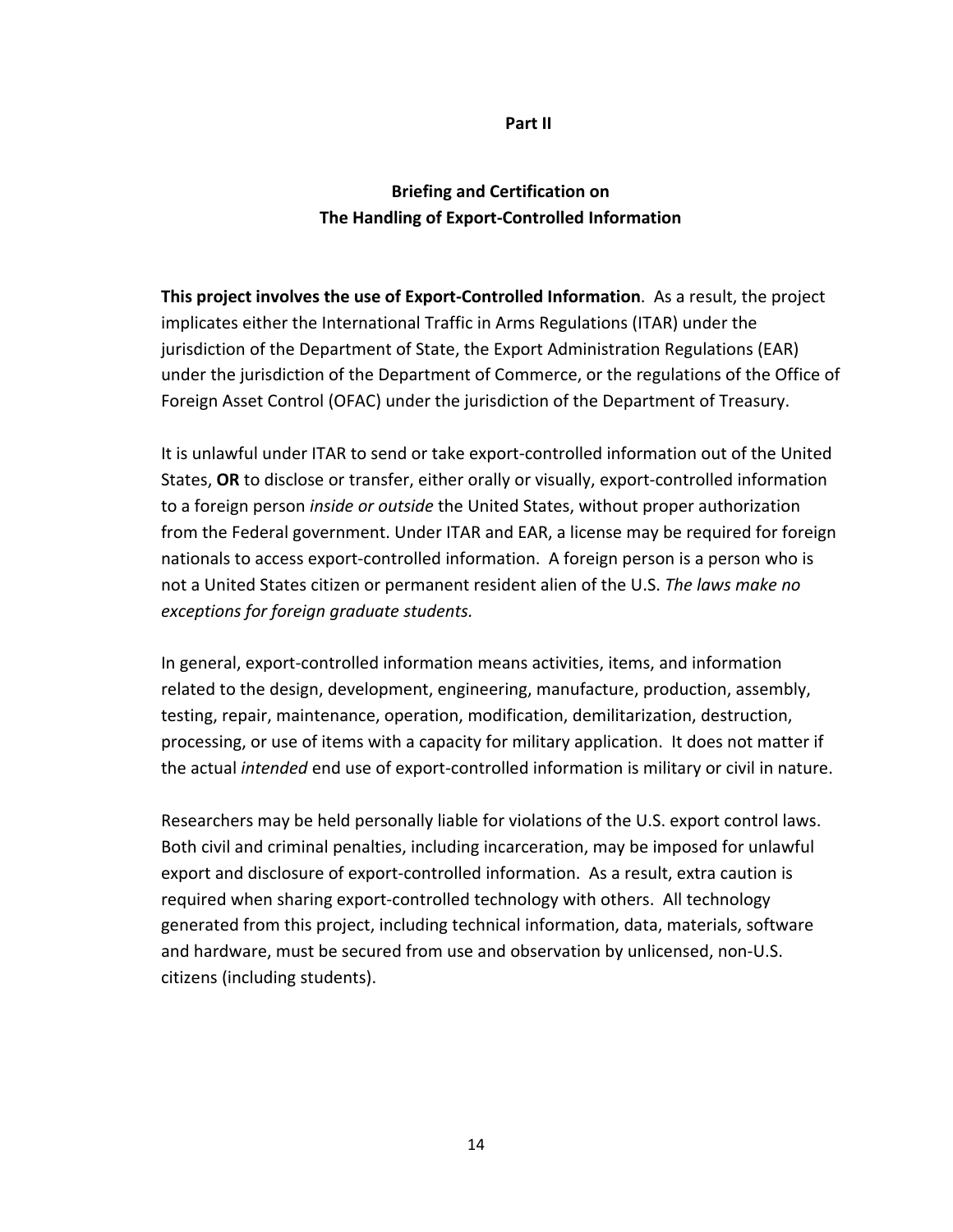# **Certification:**

I hereby certify that I have read and understand this Briefing, and that I understand and agree to follow the procedures outlined in the Technology Control Plan. I understand that I could be held personally liable if I unlawfully disclose, regardless of form or format, export-controlled information to unauthorized persons.

\_\_\_\_\_\_\_\_\_\_\_\_\_\_\_\_\_\_\_\_\_\_\_\_\_\_\_\_\_\_\_\_\_\_\_\_\_\_\_\_\_\_\_\_\_\_\_\_\_\_\_\_\_

STET DATE OF THE STET STEEP OF THE STEEP OF THE STEEP OF THE STEEP OF THE STEEP OF THE STEEP OF THE STEEP OF THE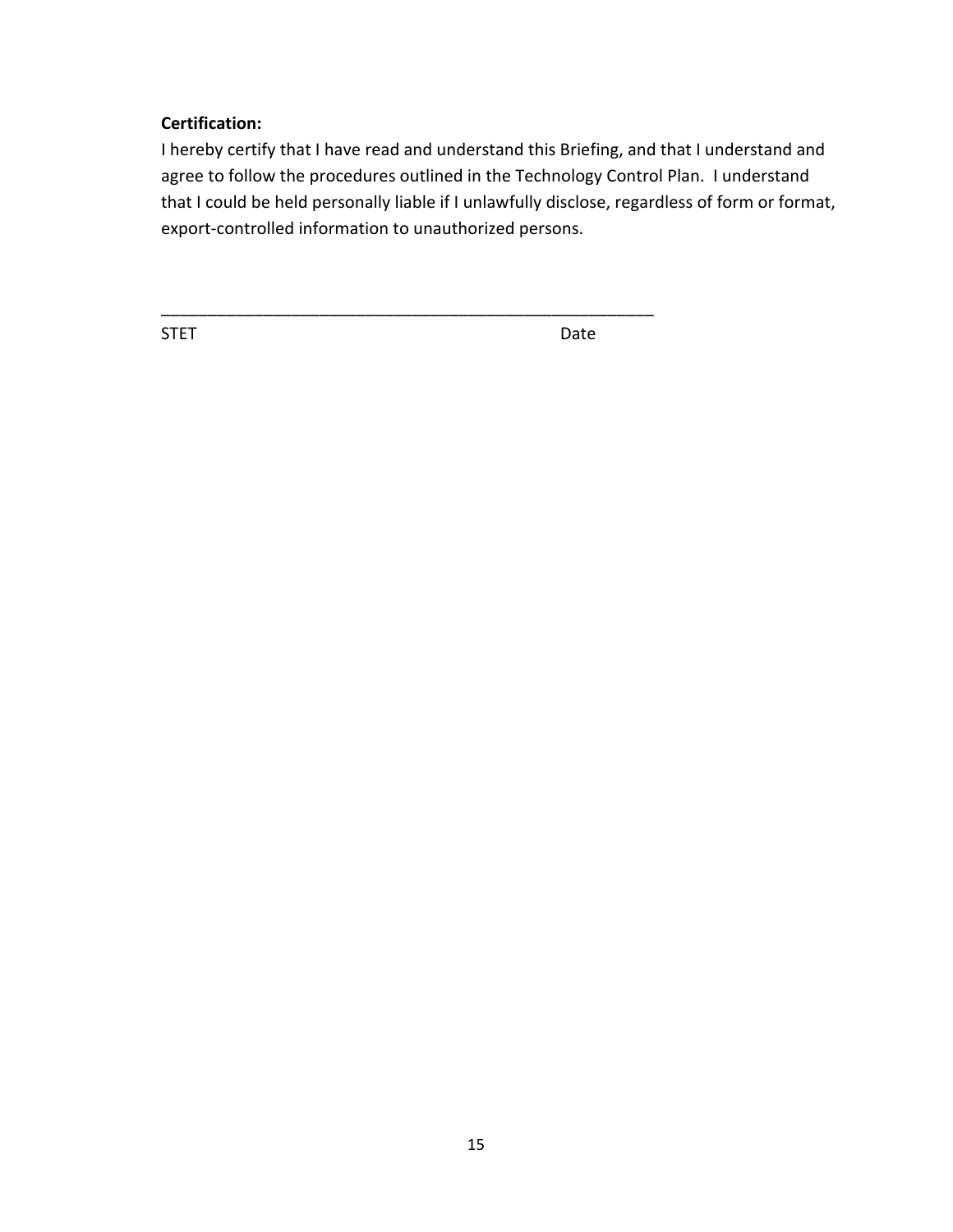# **Attachment B**

# **Self‐Assessment Guide**

Periodically throughout the course of the research, the PI and key personnel on the project should review the procedures, terms, and direction of the research to verify that they remain in compliance with the Export Control Laws. The PI should consider the following questions:

| Yes<br>□ | No<br>❏ | Has the sponsor issued a modification to the terms and conditions of the<br>award that affect publication of the research results?                                   |
|----------|---------|----------------------------------------------------------------------------------------------------------------------------------------------------------------------|
| ❏        | ❏       | Has the sponsor issued a modification to the terms and conditions of the<br>award that affect the involvement of foreign nationals to the project?                   |
| ❏        | ❏       | Has the research project evolved to now include technology or devices<br>for use in military, security, or intelligence activities?                                  |
| ❏        | □       | Has the research project evolved to now include technology or data with<br>a substantial or dual-use military application?                                           |
| $\Box$   | $\Box$  | Are there currently foreign nationals working on the research project?                                                                                               |
| $\Box$   | ◻       | Have any new members joined the research team since the initial TCP<br>was prepared who have not provided proof of US citizenship or legal<br>resident alien status? |
| $\Box$   | $\Box$  | Is any member of the research team collaborating with a foreign<br>colleague in a foreign country?                                                                   |
| ❏        | ❏       | Has any member of the research team travelled to a foreign country since<br>the research activities began?                                                           |
| ❏        | ◻       | Are laptops, cell phones, or global positioning systems being used by any<br>member of the research team specifically for this project?                              |